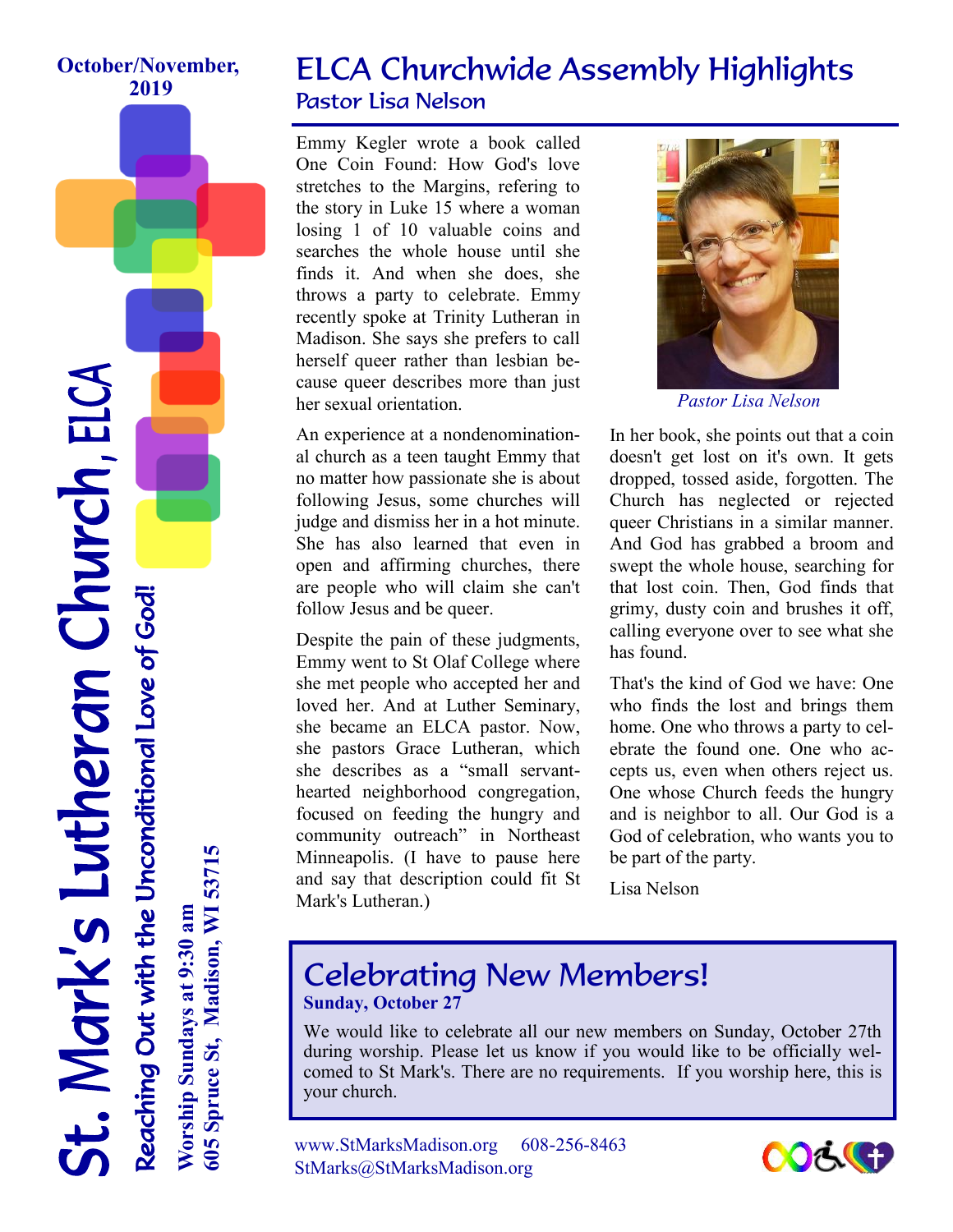## Wear Red on Reformation

#### **Sunday, October 27**

Everyone is invited to wear RED on Oct 27th, which is Reformation Sunday, the day we celebrate the work of Martin Luther and the ways the Holy Spirit has moved through the Church.



## RIC Reformation **Celebration**

#### **October 27; 3:00pm at St. John's, Evansville**



St. Mark's is a Reconciled in Christ Congregation, which means we openly welcome and celebrate LBGTQ+ folks. All of the RIC congregations in the synod are hosting this RIC

Reformation Celebration at St. John's Lutheran Church in Evansville on October 27 at 3:00 pm. All are welcome! St. John's is located at 312 S. Third St, Evansville, WI

### You Can Help at St. Mark's! There Are Many Ways You Can Help!

#### **Keeping Our Property Clean & Neat!**

We rely on volunteers for most of our maintenance and lawn care. The sanctuary and hallways need frequent vacuuming and dusting. Restrooms need to be cleaned regularly, and paper products re-stocked. Stairwells and lower level hallways need to be cleaned and mopped. Please look for ways that you can pitch in to keep our building looking great!

#### **See Something That Needs to Be Done?**

If you see something that needs to be repaired, cleaned, replaced, etc., please share your concern with Jim O'Connor. Have an idea how to take care of the issue? Be sure to let us know how we can help! To leave a message at the church email StMarks@StMarksMadison.org. or call the office at 608-256-8463.

### Spruce Street Halloween Block Party

#### **Thursday, October 31; 5:00-8:00 pm**

It's all about relationships. In this case, relationships with the families in our neighborhood. On Thursday, October 31, we'll join with our neighborhood for a Halloween block party. We'll hand out candy and glow sticks to trick-or-treaters and parents haunting the neighborhood.

Spruce Street will be closed from Gilson to Hickory. Everyone is invited to bring a dish to pass. Bring your own drinks, plates and flatware.

At St. Mark's, we'll set up and decorate a canopy where we can hand out our treats. We'll also open our doors so folks have access to restrooms and a place to warm up if it's cold.

Please plan to join us on the lawn in front of the church on Halloween to share in the fun with our neigh-



borhood! Questions or ideas? Talk to president Lisa Manion or Mark Weerda. We had a blast last year. This year will be even more festive as the whole neighborhood gets involved! What a great way to connect with our neighbors. Costumes encouraged!

## Friday Meal November 29: You Can Help!

The day after Thanksgiving has been the one day during the year that St. Mark's hasn't had a Friday meal. This year, volunteers from our St. Mark's congregation are going to fill that gap. We need help with food prep, serving and so on. If you are willing to donate food, help with food prep, etc. please talk to Chris Anderson or Lisa Manion. Thanks!!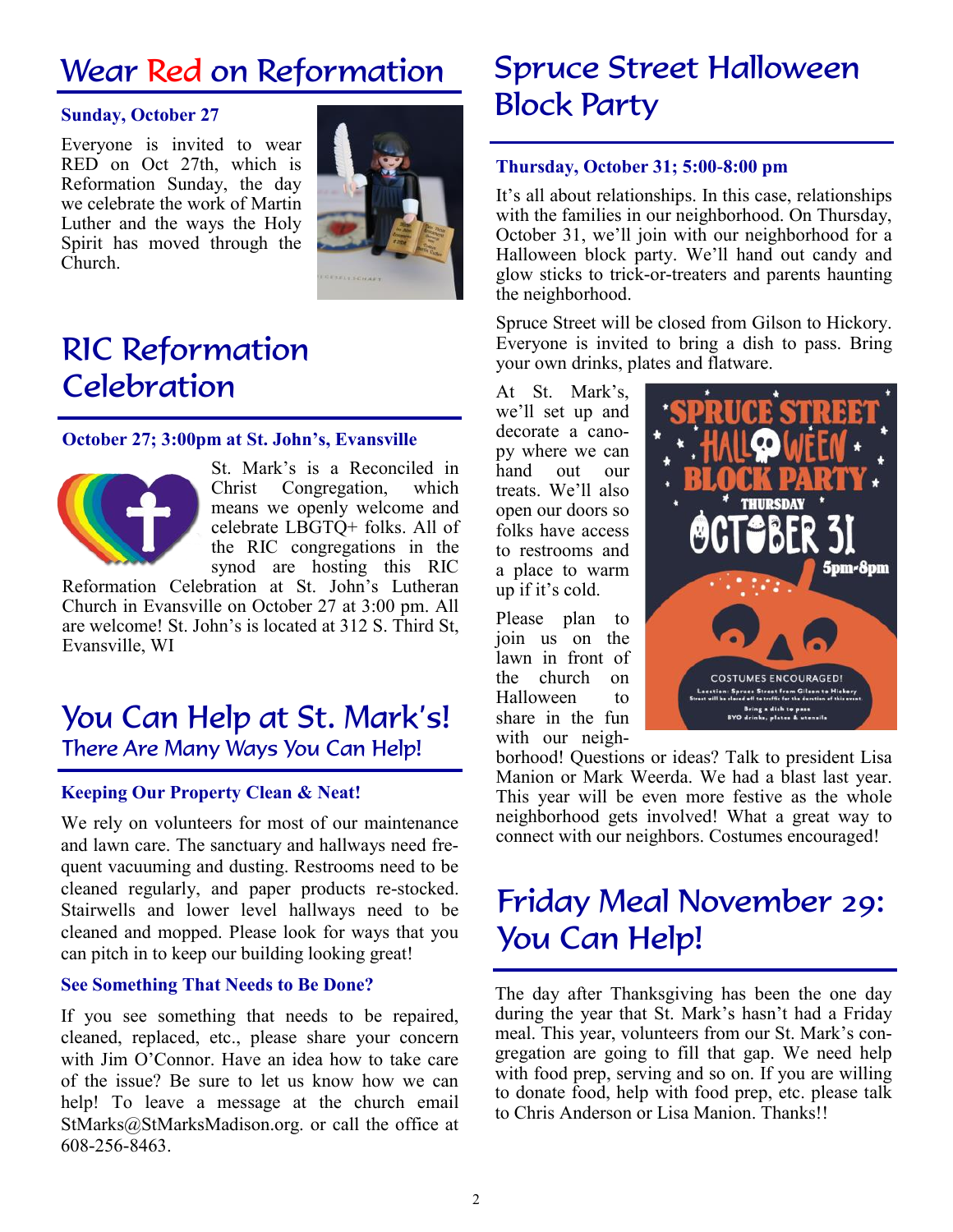# From Our President

Lisa Manion



It's been a while since I've written, and I would like to take this opportunity to report to you about the state of St. Mark's.

When Pastor Lisa Nelson was first proposed to us by the synod, one of the things that made her call possible was that the bish-

op secured a grant for St. Mark's through the ELCA. That grant for \$12,000 made it possible for us to afford Pastor Lisa. Through some miscommunication, by the time the bishop had gone out on medical leave in July, we still had not received the grant money from the ELCA. We began paying Pastor Lisa in April without the grant funds, so things were getting tight by July. Fortunately, Rev. Walter Baires, the synod's Director for Evangelical Missions and Rev. Steve Kottke, Assistant to the Bishop came to our rescue and intervened with the ELCA. We quickly received the grant money for January through July. Since then, we've been receiving \$1000 each month. The grant ends in December, and we can apply for another grant next year. We will pursue that.

# Help in Worship

#### **Sign Up Today!**

Our worship is enhanced by the variety of people participating in worship leadership. You can serve as Lector by reading the Bible lessons, or as a Communion Assistant. Add your name to the sign-up sheet on the office door. You are welcome to sign up for multiple dates and may also serve as both lector and communion assistant on the same date, if you like. If you would like more information about these opportunities, speak to Chris Anderson or email her at StMarksFeeds@gmail.com

The grant funds, along with your generous giving, and other donations have allowed us to keep our head above water all year. All bills have been paid. We have been consistently paying MIF \$2000 per month to pay off our immediate overdue debt with them. It will take us another couple of years to pay that off, but at least we are on the right track and are able to start to work toward moving St. Mark's out of the "seriously delinquent" status that we are in. Once that amount is paid off, we will be on a regular schedule of mortgage payments.

We managed to stay fairly dry in the basement this year. When the water tables got very high, we had a little seepage into the basement. This was nothing compared to what we faced a couple of years back (the water then would be at least a few inches deep). This time, the water was just in puddles in certain places. The sump pumps did the job and kept the bulk of the basement dry. It took a couple of days of no rain to lower the water tables and once that happened, there was no additional water in the basement. Jim, our handy-dandy facilities guy, is looking at the cause and some remedies, if they are possible. Our building is holding up well and isn't causing us major issues.

Lisa Manion

### 39 LWR Baby Care Kits!

Many, many thanks to Chris Scoville and Deb Thorp and to all who donated items and helped assemble Baby Care Kits for Lutheran World Relief. Chris and Deb do a great job every year coordinating this effort. This year, we sent 39 kits to LWR. Thank you!



### Get to Know Pastor Lisa!

Pastor Lisa would love to get to know you better! She would enjoy meeting with you over coffee or tea. If you're willing, please share your email address with her. You can contact Pastor Lisa at: PastorLisa@StMarksMadison.org.